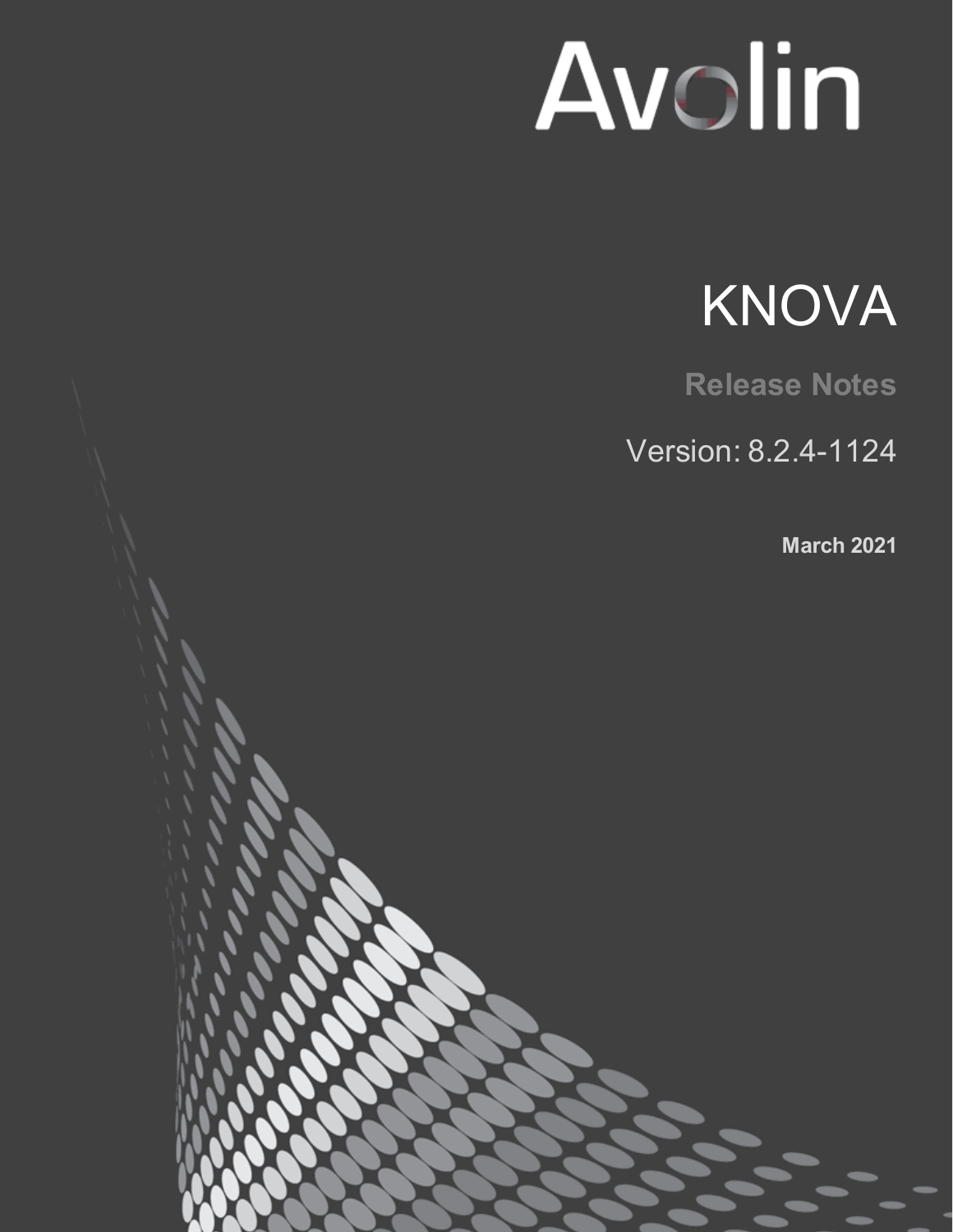

401 Congress Avenue, Suite 2650 • Austin, TX 78701 • [www.avolin.com](http://www.avolin.com/) • [info@avolin.com](mailto:info@avolin.com)



Copyright © 2021 Avolin. All Rights Reserved. These materials are provided by Avolin for informational purposes only, without representation or warranty of any kind, and Avolin shall not be liable for errors or omissions with respect to the materials. The only warranties for Avolin products and services are those set forth in the express warranty statements accompanying such products and services, if any, and nothing herein shall be construed as constituting an additional warranty. No part of this publication may be reproduced or transmitted in any form or for any purpose without the express written permission of Avolin. The information contained herein may be changed without prior notice. Some products marketed by Avolin contain proprietary software components of other software vendors. Avolin and other Avolin products and services referenced herein as well as their respective logos are registered trademarks or trademarks of Avolin or its affiliated companies.

Knova is covered by one or more of the following U.S. and International patents: 693,912; 2,193,803; 5,787,234; 6,681,222; 6,711,585; 6,980,984; 7,028,250; 7,206,778; 7,337,158; 7,376,620; 7,401,087; and 7,539,656. Other Patents Pending.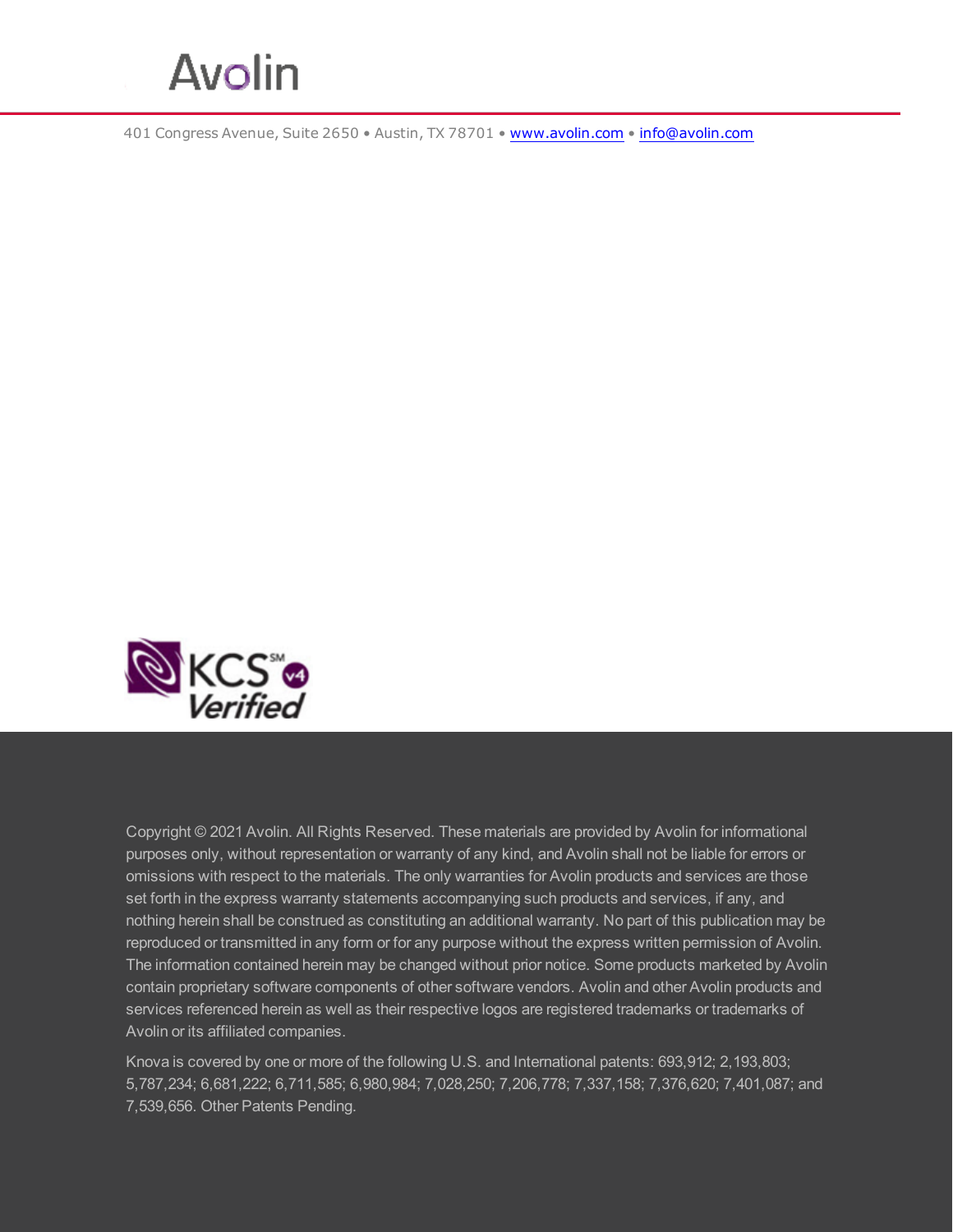# **Contents**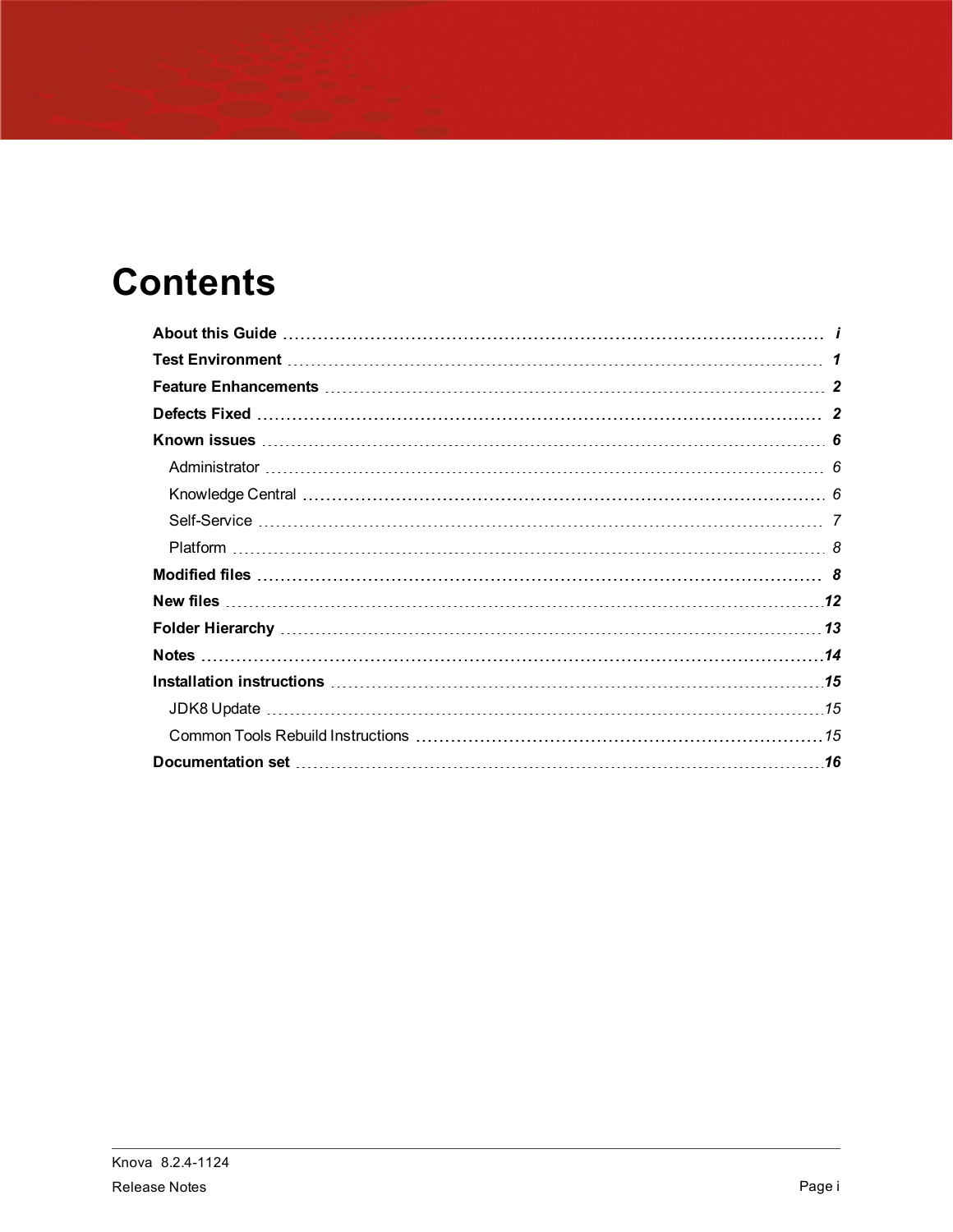# <span id="page-3-0"></span>**About this Guide**

This document describes changes made to Knova for v8.2.4-1124 release and other important information before installing and upgrading to Knova for v8.2.4-1124, including:

- Test [Environment](#page-4-0)
- Feature [Enhancements](#page-5-0)
- [Defects](#page-5-1) Fixed
- [Known](#page-9-0) Issues
- [Modified](#page-11-1) Files
- Folder [Hierarchy](#page-16-0)
- [Notes](#page-17-0)
- Installation [Instructions](#page-18-0)
- **[Documentation](#page-19-0) Set**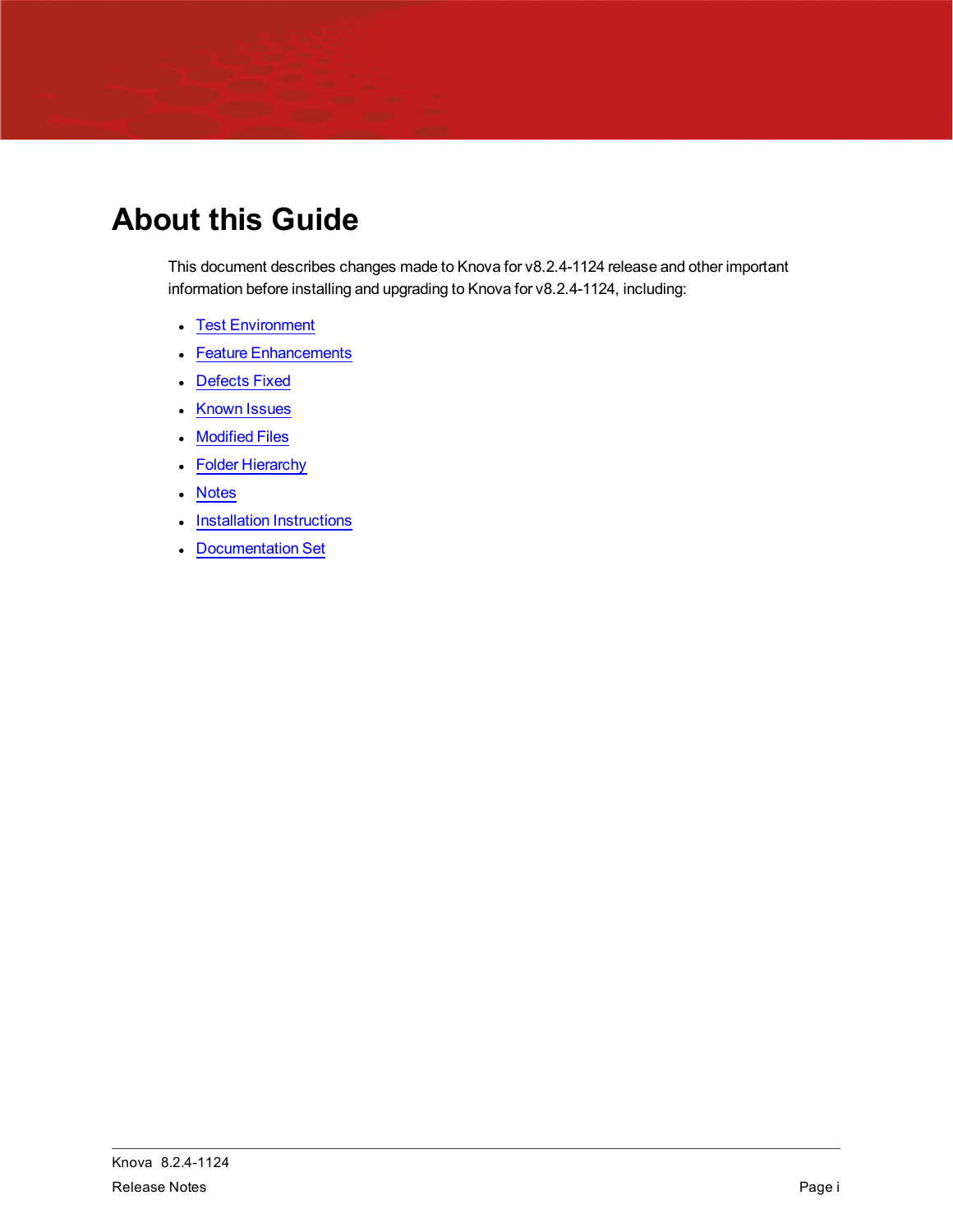# <span id="page-4-0"></span>**Test Environment**

See the *System Requirements* document for complete details on supported and tested environments. Below are the changes:

- Databases
	- <sup>o</sup> SQL Server Version: Microsoft SQL Server 2016
	- <sup>o</sup> Oracle Version: Oracle 12C R1
- Tomcat Version: 8.5.15
- JDK Version: 1.8.0\_131
- Apache Solr: 6.3.0
- $\bullet$  WildFly:  $9.0.2$
- Operating System
	- <sup>o</sup> Windows Server 2016 Standard
- Analytics
	- <sup>o</sup> QlikView Enterprise 12.10 SR4 (64-bit edition)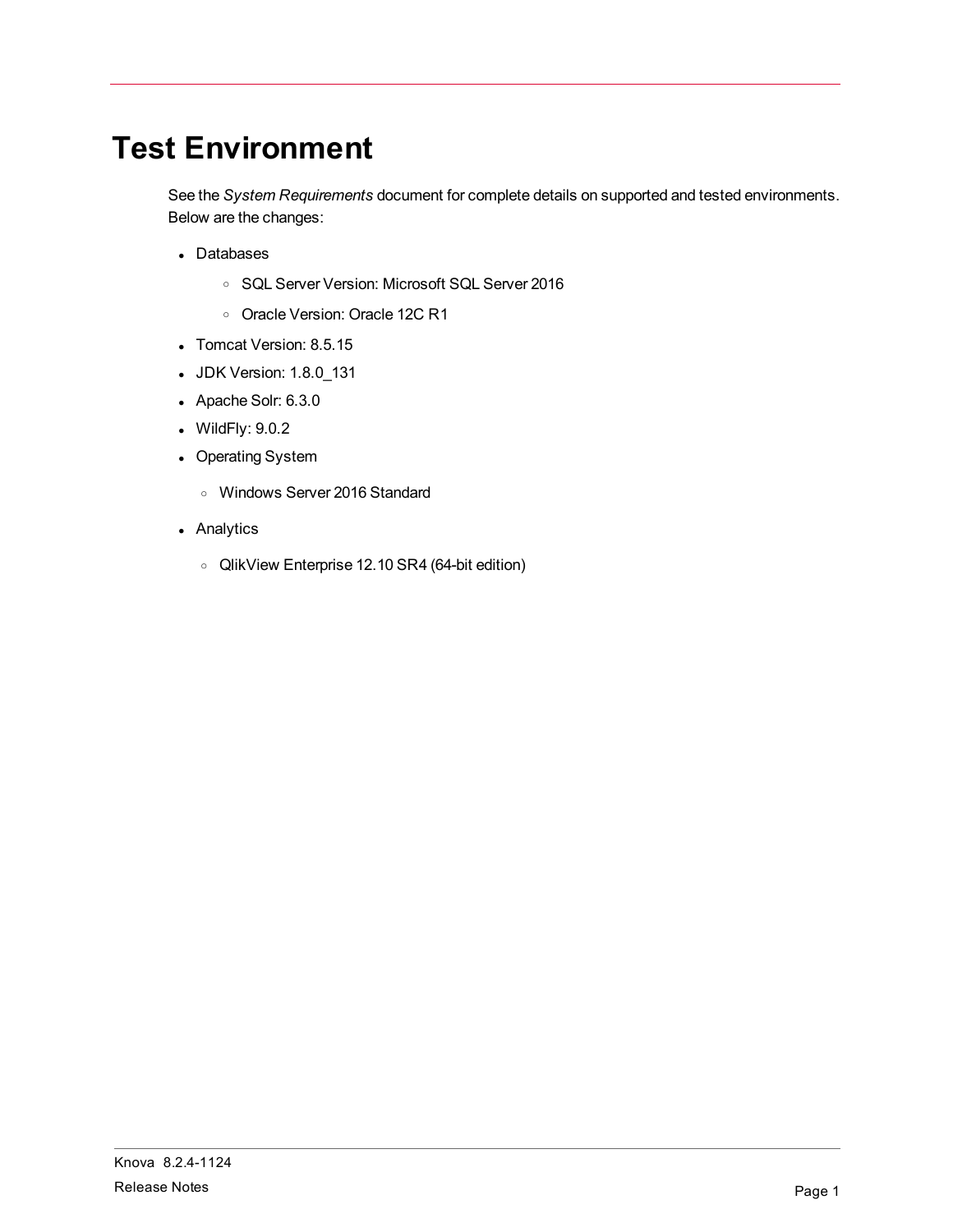## <span id="page-5-0"></span>**Feature Enhancements**

The following features have been added in this release:

| JIRA Id. | <b>Product Area</b>        | <b>Description</b>                               |
|----------|----------------------------|--------------------------------------------------|
|          | KNOV-10987 Content Manager | Replaced Flash with file upload in Media Manager |

#### <span id="page-5-1"></span>**Defects Fixed**

The following defects have been fixed in this release:

| <b>JIRA Id</b>   | <b>Product Area</b>                | <b>Description</b>                                                                                                                                     |
|------------------|------------------------------------|--------------------------------------------------------------------------------------------------------------------------------------------------------|
| <b>KNOV-4208</b> | <b>Content Search</b>              | Fixed an issue causing the number of feedback items displayed in Content<br>Feedback to be incorrect when searching by the document id                 |
| <b>KNOV-2909</b> | System Administrator               | Fixed and issue where the " Downloading started" window are not displayed<br>when downloading attachments                                              |
| <b>KNOV-4722</b> | System Administrator               | Fixed an issue preventing the delete operation of a saved query on Saved<br>Query Manager                                                              |
| <b>KNOV-4152</b> | <b>Content Management</b>          | Bulk Change won't update Access level for each content areas                                                                                           |
| KNOV-3846        | Notifications and<br>Subscriptions | Unable to edit subscriptions in Chrome, Safari, and Firefox from the second<br>time                                                                    |
| <b>KNOV-4042</b> | Communities                        | KSS Communities - Prev and Next feature does not work                                                                                                  |
| <b>KNOV-4187</b> | Communities                        | Self Service: Create a Private Community                                                                                                               |
| <b>KNOV-4545</b> | <b>Content Authoring</b>           | Add knowledgebase content button                                                                                                                       |
| KNOV-5006        | <b>Content Authoring</b>           | Add Knowledge Base Document Link" does not allow a new window as a<br>target                                                                           |
| <b>KNOV-5344</b> | <b>Content Search</b>              | Unable to search feedback when document's title contains angle brackets "<>"                                                                           |
| <b>KNOV-2752</b> | <b>Content Authoring</b>           | When in the editor, and making any changes and saving, anchor links marks<br>(flags) appear all over the page. All text is outlined as if anchor links |
| <b>KNOV-4991</b> | <b>System Administrator</b>        | Failed to delete query from Saved Query Details window                                                                                                 |
| <b>KNOV-4992</b> | System Administrator               | Query list not refreshed after deleting query from Saved Query Details window                                                                          |
| KNOV-5715        | Content Search                     | Included Document Link Opens a Blank Page                                                                                                              |
| <b>KNOV-2747</b> | Content Search                     | Document on History displays wrong version after resizing the window<br>Medium - Has the potential to affect progress.                                 |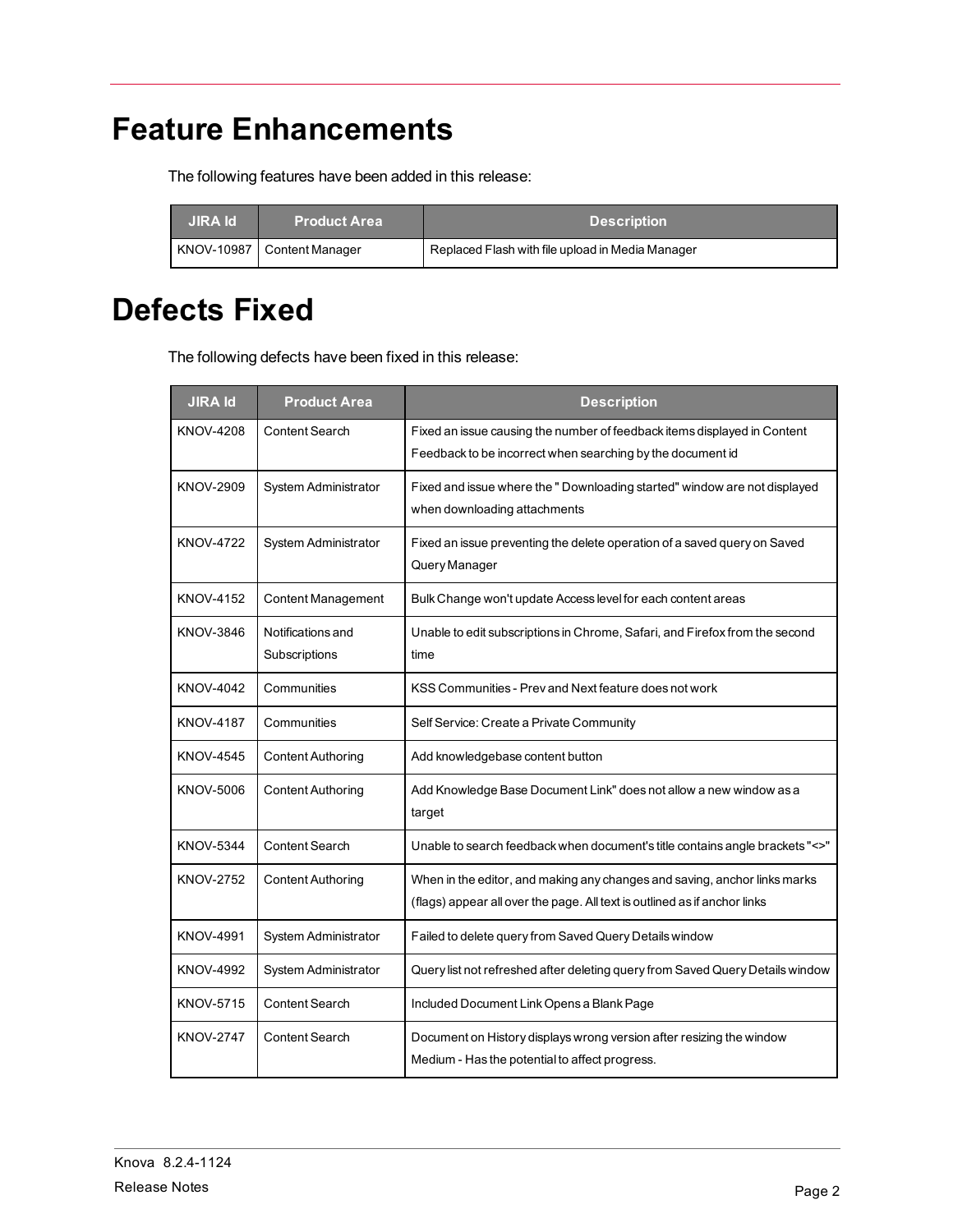| <b>JIRA Id</b>   | <b>Product Area</b>        | <b>Description</b>                                                                                                                                                        |
|------------------|----------------------------|---------------------------------------------------------------------------------------------------------------------------------------------------------------------------|
| KNOV-3278        | <b>Content Search</b>      | Advanced sort doesn't work, search result disappear after select multiple sort<br>fields. Medium - Has the potential to affect progress.                                  |
| <b>KNOV-4015</b> | Contribution               | Recommendations not updating due to Hazelcast errors interrupting<br>MSRecommendationContributionThreadthread Medium - Has the potential<br>to affect progress.           |
| KNOV-4056        | Site Experience            | Chrome: sometimes the delete confirmation message doesn't show on the<br>popup window. Medium - Has the potential to affect progress.                                     |
| <b>KNOV-4342</b> | <b>Content Search</b>      | Mismatch in the column name in the 'Tasks' tab of the 'Content Manager' page<br>with that in the 'Select Columns' popup Medium - Has the potential to affect<br>progress. |
| <b>KNOV-175</b>  | Document Management        | Document export occurs an error seems because attached file which has a<br>filename with space.                                                                           |
| <b>KNOV-4060</b> | Content Search             | LCM: sorting by view count doesn't work correctly.                                                                                                                        |
| KNOV-5668        | <b>Content Search</b>      | LCM: filter on the result column does not work.                                                                                                                           |
| KNOV-5051        | <b>Identity Management</b> | Importing Community Posts.                                                                                                                                                |
| KNOV-5706        | Contribution               | Hazelcast errors, interrupting the<br>com.kanisa.forums.ForumContributionThread.                                                                                          |
| KNOV-5934        | Document Management        | Chrome: docLock data doesn't get cleared in some cases.                                                                                                                   |
| KNOV-5665        | <b>Content Search</b>      | LCM: Excel Export of result set does not match Knova's result set.                                                                                                        |
| <b>KNOV-3095</b> | Microsites and Pagelets    | Highlight doesn't work correctly with the word includes both alphabetic and<br>numeric character for Japanese documents.                                                  |
| KNOV-3298        | Content Search             | Less than and greater than symbols are displayed as encoded value in LCM.                                                                                                 |
| <b>KNOV-4280</b> | Content Management         | The "last modified by" field doesn't get updated when modify the document<br>from managing document window.                                                               |
| <b>KNOV-5708</b> | Contribution               | Hazelcast errors, interrupting the<br>com.consona.ckm.attachment.DeleteAttachmentsThread.                                                                                 |
| <b>KNOV-5750</b> | <b>Content Authoring</b>   | Chrome does not give the "delete draft" option when exiting content editor.                                                                                               |
| <b>KNOV-6075</b> | Content Management         | Attachment files on the original document are deleted when cloned document<br>is deleted                                                                                  |
| <b>KNOV-5742</b> | Content Search             | The search result is strange when switch between multiple saved searches.                                                                                                 |
| <b>KNOV-5699</b> | Content Search             | Unable to search feedback when document's title contains angle brackets<br>along with new line character                                                                  |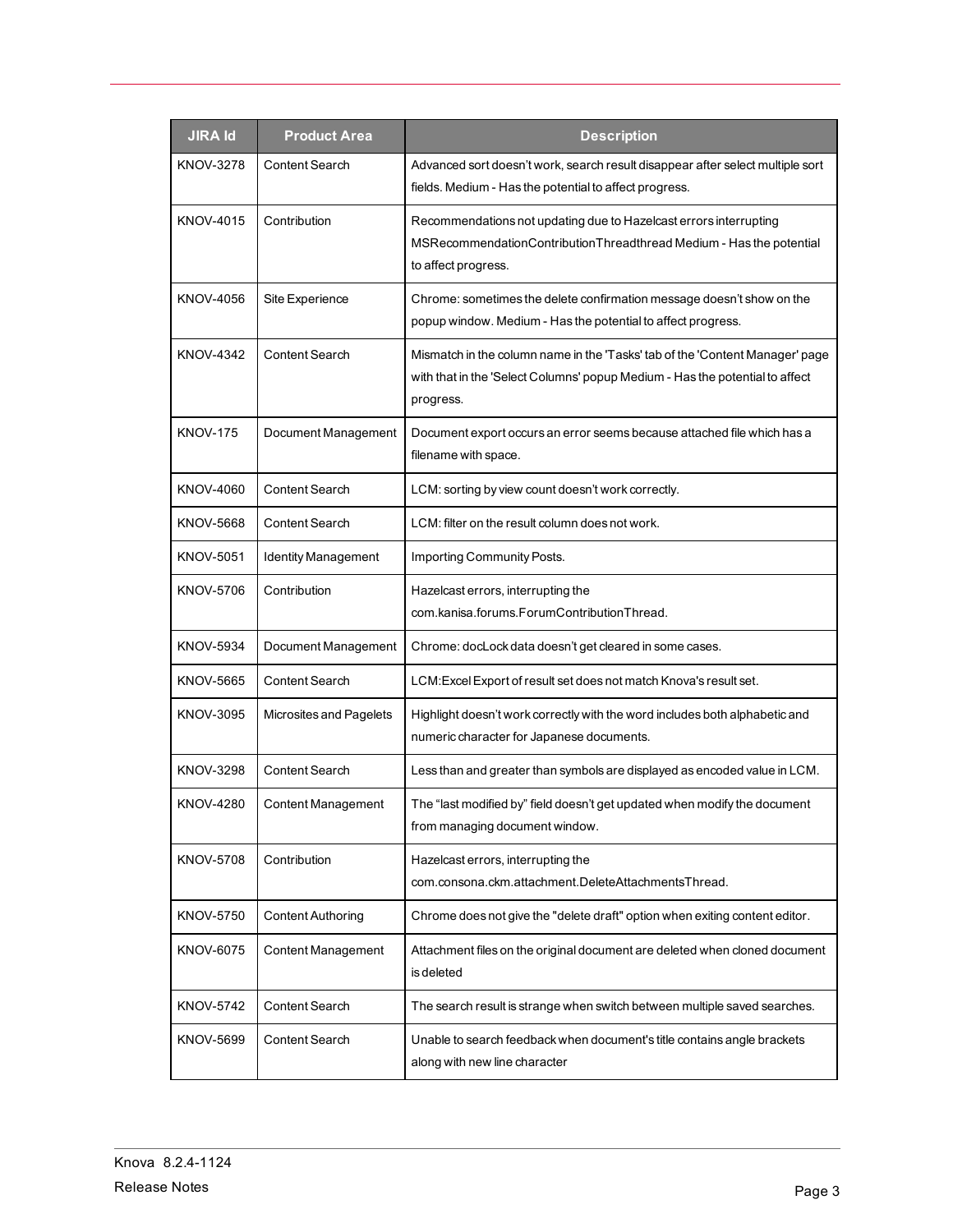| <b>JIRA Id</b>   | <b>Product Area</b>                | <b>Description</b>                                                                                                                          |
|------------------|------------------------------------|---------------------------------------------------------------------------------------------------------------------------------------------|
| KNOV-5125        | Document Management                | Large attachment files exceeding 2.1GB are displayed as 1KB in the document<br>page.                                                        |
| <b>KNOV-3977</b> | <b>Content Authoring</b>           | Attachment list is not displayed fully after saving the document                                                                            |
| KNOV-3628        | Contribution                       | Spidered Document table has nonunique DocID field                                                                                           |
| <b>KNOV-3297</b> | Content Management                 | Feedback count has wrong value                                                                                                              |
| <b>KNOV-627</b>  | Content Search                     | RawDocld instead of DoclD is displayed in the link search result list                                                                       |
| <b>KNOV-8041</b> | Microsites and Pagelets            | Hot topics doesn't work when sort by published date                                                                                         |
| <b>KNOV-5705</b> | Contribution                       | Hazelcast errors in FeedbackContributionThread                                                                                              |
| <b>KNOV-5707</b> | Contribution                       | Hazelcast errors in CptContributionThread                                                                                                   |
| KNOV-5709        | Contribution                       | Hazelcast errors in AttachmentContributionThread                                                                                            |
| <b>KNOV-8040</b> | Content Search                     | When opening the attachment file, download window is displayed in the<br>document window                                                    |
| <b>KNOV-6504</b> | Content Search                     | LCM: print list doesn't work when display large data on one page.                                                                           |
| <b>KNOV-5916</b> | Analytics                          | Query Class Report only shows 1st page of search results.                                                                                   |
| <b>KNOV-9179</b> | Access                             | GEHC - Insecure Default Page.                                                                                                               |
| KNOV-7566        | <b>Content Authoring</b>           | The Edit Document window is not closing on IE.                                                                                              |
| KNOV-3985        | <b>Content Authoring</b>           | Duplicated link get added to the additional information area for the same<br>document                                                       |
| <b>KNOV-4044</b> | Communities                        | User can see the new post of a private community from the newest discussions<br>even he doesn't have permission for that private community. |
| <b>KNOV-5200</b> | Notifications and<br>Subscriptions | Sometimes the subscription email doesn't get sent when user add new replies.                                                                |
| <b>KNOV-5070</b> | Notifications and<br>Subscriptions | Duplicate subscription email                                                                                                                |
| <b>KNOV-9650</b> | Content Search                     | Up to Search Results causes error when searching using double quotes                                                                        |
| <b>KNOV-9784</b> | Polls                              | Can't Create a New Poll                                                                                                                     |
| <b>KNOV-6788</b> | <b>Content Management</b>          | Extra audit log for attachment                                                                                                              |
| KNOV-<br>10234   | Polls                              | Polls showing 3x in Self Service                                                                                                            |
| KNOV-9731        | Platform Administrator             | Sensitive Information Sent In URL                                                                                                           |
| <b>KNOV-9922</b> | Manage People                      | Cross Site Request Forgery for user creation                                                                                                |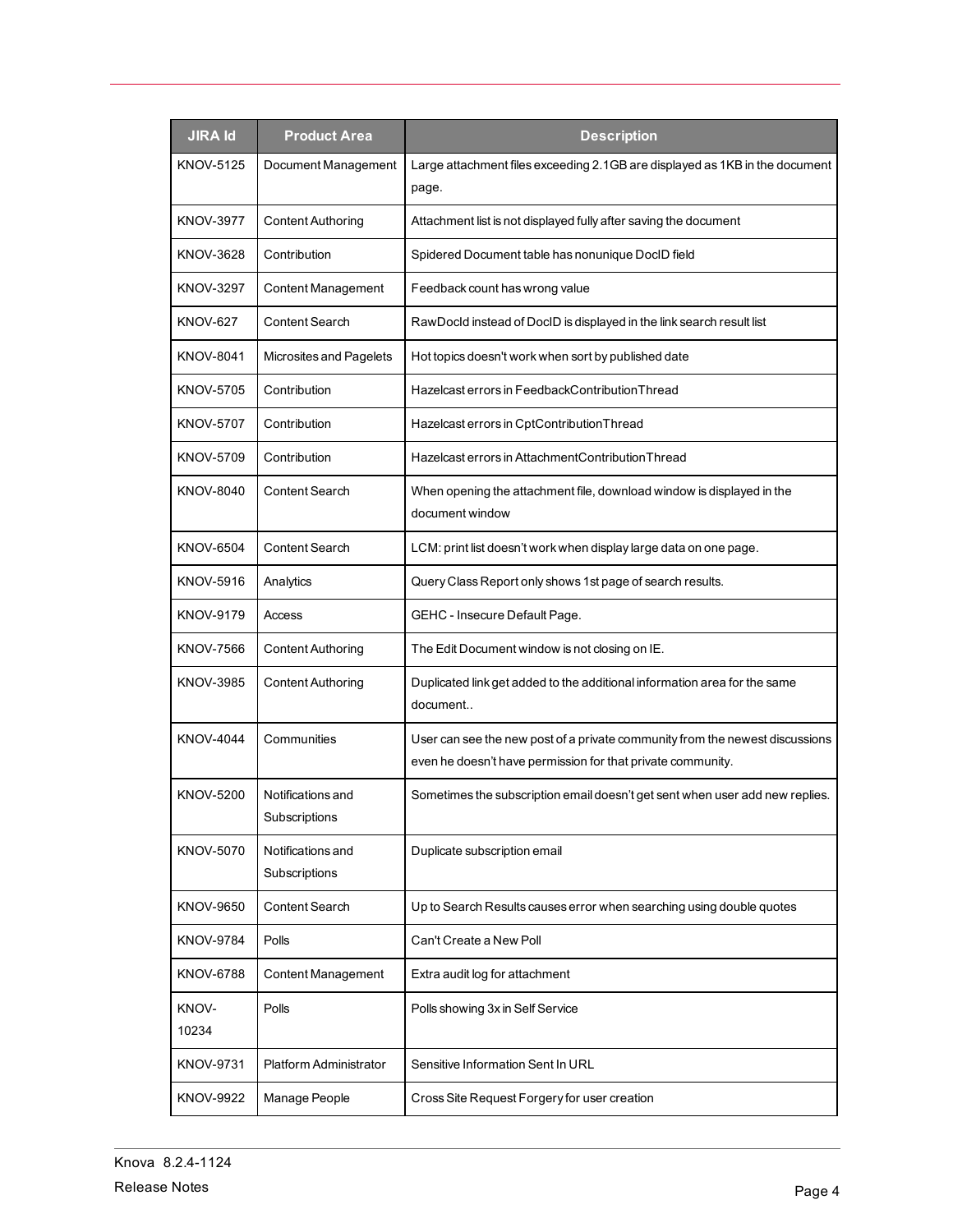| <b>JIRA Id</b>   | <b>Product Area</b>         | <b>Description</b>                                                                             |
|------------------|-----------------------------|------------------------------------------------------------------------------------------------|
| KNOV-<br>10388   | Document Management         | Published documents locked and returned to suggestion when opening and<br>exiting with no edit |
| KNOV-<br>10442   | <b>Content Authoring</b>    | Blank page opens and won't close when editing or manage a document                             |
| <b>KNOV-4756</b> | <b>Content Search</b>       | Viewcount different in LCM and About causing issues with sort                                  |
| KNOV-9699        | Content Search              | Print Preview window does not display results                                                  |
| <b>KNOV-7617</b> | <b>System Administrator</b> | Create Interview does not save (Invalida XML Content)                                          |
| KNOV-8806        | <b>Resolution Workflow</b>  | "Dialog Delete Reusable Step" is getting displayed in a new tab Instead of<br>popup window     |
| KNOV-<br>10563   | Analytics                   | Nothing happens when year Icon is clicked.                                                     |
| KNOV-<br>10387   | Rating and Feedback         | Best Bets disappear after adding feedback to document                                          |
| KNOV-<br>10443   | Source Management           | Blank page when running KSM in IE                                                              |
| <b>KNOV-4017</b> | Site Experience             | SSO authentication causes external document links not to work.                                 |
| KNOV-<br>11001   | System Administrator        | Submitting an Universal Template creates a new window.                                         |
| KNOV-<br>11014   | <b>Content Management</b>   | JDK8 minor version update.                                                                     |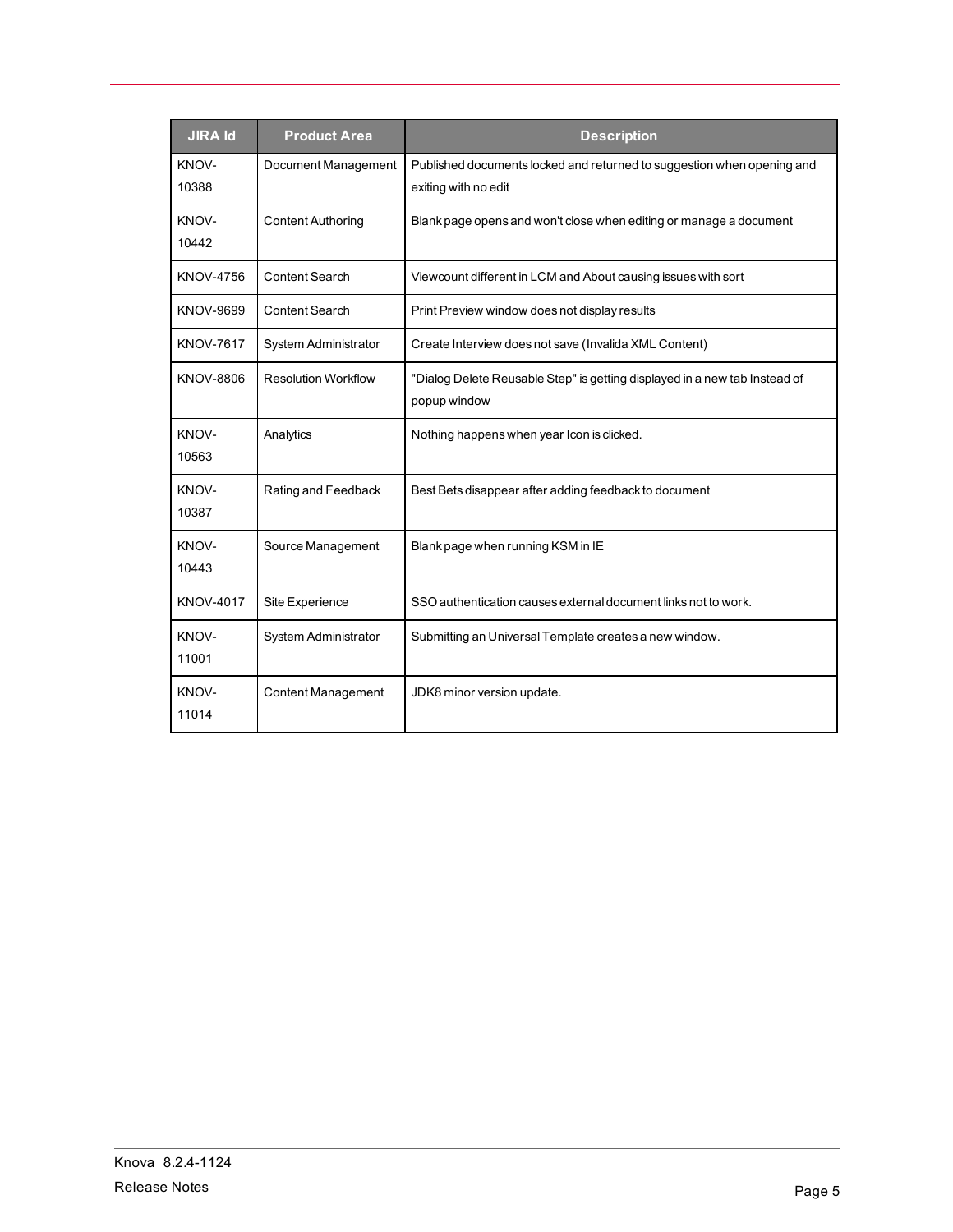## <span id="page-9-0"></span>**Known issues**

When using this version of Knova, you or your users may encounter the following known issues.



Note: The lists of known issues contain information to raise your awareness and suggest solution or workarounds.

#### <span id="page-9-1"></span>**Administrator**

| Category  | <b>Description</b>                                                                                    |
|-----------|-------------------------------------------------------------------------------------------------------|
| Installer | Even when the installer fails, the database setup completes successfully and<br>recontribution hangs. |

#### <span id="page-9-2"></span>**Knowledge Central**

| Category              | <b>Description</b>                                                                                                                                                                                                                    |
|-----------------------|---------------------------------------------------------------------------------------------------------------------------------------------------------------------------------------------------------------------------------------|
| <b>Content Editor</b> | On Edge and Chrome browsers, indexed attachments are downloaded<br>twice when opened through content editor.                                                                                                                          |
| <b>Content Editor</b> | In content editor, if a Japanese character is typed in the title name and<br>the window is maximized, a close confirmation message is displayed.                                                                                      |
| <b>Content Editor</b> | If an indexed attachment has a special character in the file name, and<br>this attachment is attempted to be linked to a document, a close<br>confirmation message is displayed.                                                      |
| <b>Content Editor</b> | On Edge browser during an attachment upload, the progress bar for<br>upload does not work.                                                                                                                                            |
| <b>Content Editor</b> | For attachment upload, you may experience issues with large<br>attachments on browsers other than Chrome. It is recommended to use<br>Chrome for the best user experience.                                                            |
| <b>Content Editor</b> | When using the Add Knowledge Base Document Link option to add an<br>indexed attachment that has special characters in the title, the following<br>message is displayed.<br>The webpage you are viewing is trying to close the window. |
| <b>Content Editor</b> | In content editor, if an image and an .swf file are placed without adding a<br>space in between, the alignment is not proper when the document is<br>viewed.                                                                          |
| <b>Content Editor</b> | When using the Add Knowledgebase content option to insert content in<br>to a document, the attachments of the inserted document do not open.                                                                                          |
| <b>Content Editor</b> | In a single session, creating a second language edition after removing<br>the first language edition, removes the second language edition from the<br>list.                                                                           |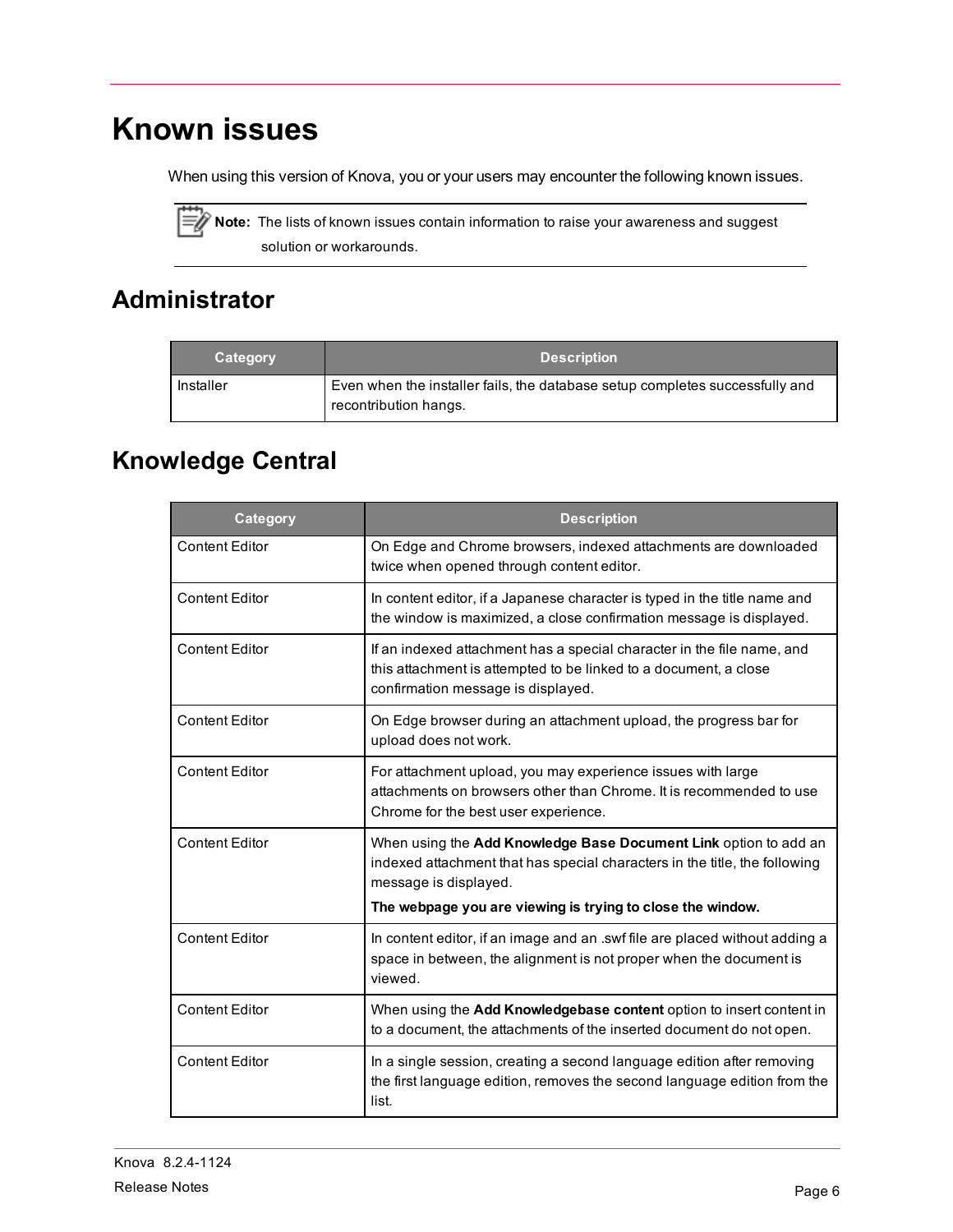| <b>Category</b>        | <b>Description</b>                                                                                                                                                                                                                                                 |
|------------------------|--------------------------------------------------------------------------------------------------------------------------------------------------------------------------------------------------------------------------------------------------------------------|
| <b>Content Editor</b>  | While using the language edition option, closing the child window closes<br>the parent window.                                                                                                                                                                     |
| Microsite              | When an indexed attachment is opened from Hot Topics and the Up to<br>Search button is used to go back, the order of documents under Hot<br>Topics is changed.                                                                                                     |
| <b>Content Editor</b>  | If there is a file upload error when trying to upload a large attachment, all<br>the content in the content editor window is erased when the <b>Attachment</b><br><b>Editor</b> window is closed. It is recommended to use Chrome for the best<br>user experience. |
| Single sign-on         | When using Single Sign-On with the URL method: - The header is<br>missing on all URLs, except the Home page. - Double banners are seen<br>for the following URL. http:// <server<br>Name&gt;:8080/knowledgecentral?userid=admin</server<br>                        |
| Document View          | The Feedback window is able to be moved outside the boundaries of a<br>page.                                                                                                                                                                                       |
| <b>Content Manager</b> | File name is blank when performing Export to Excel for Japanese<br>language.                                                                                                                                                                                       |
| Microsite              | When the user profile is edited and saved in Profile Editor, the number of<br>saved Communities under My Favorites doubles.                                                                                                                                        |
| Single sign-on         | For some URLs, when using Single Sign-On with the SAML method, the<br>user is redirected to home page of Knova Knowledge Central instead of<br>the specified URL. For example, this happens with Document View,<br>Favorites, etc.                                 |
| <b>Content Manager</b> | With HTTPS, the Print List button does not work in Life Cycle Manager.                                                                                                                                                                                             |
| <b>Content Editor</b>  | On the Edit Document window, when the New Notes section is<br>expanded, the window keeps blinking.                                                                                                                                                                 |

#### <span id="page-10-0"></span>**Self-Service**

| Category    | <b>Description</b>                                                                                                                                                                           |
|-------------|----------------------------------------------------------------------------------------------------------------------------------------------------------------------------------------------|
| Login       | During a password reset, if the user leaves at least one field blank and<br>clicks Submit, an invalid URL message is displayed instead of an error<br>message.                               |
| Login       | During a password reset, if the user provides the existing password as<br>the new password, the password is accepted.                                                                        |
| Communities | When creating a post, on the <b>Preview and Submit</b> page, attachments<br>containing special characters cannot be opened. The following message<br>is displayed: "Webpage cannot be found" |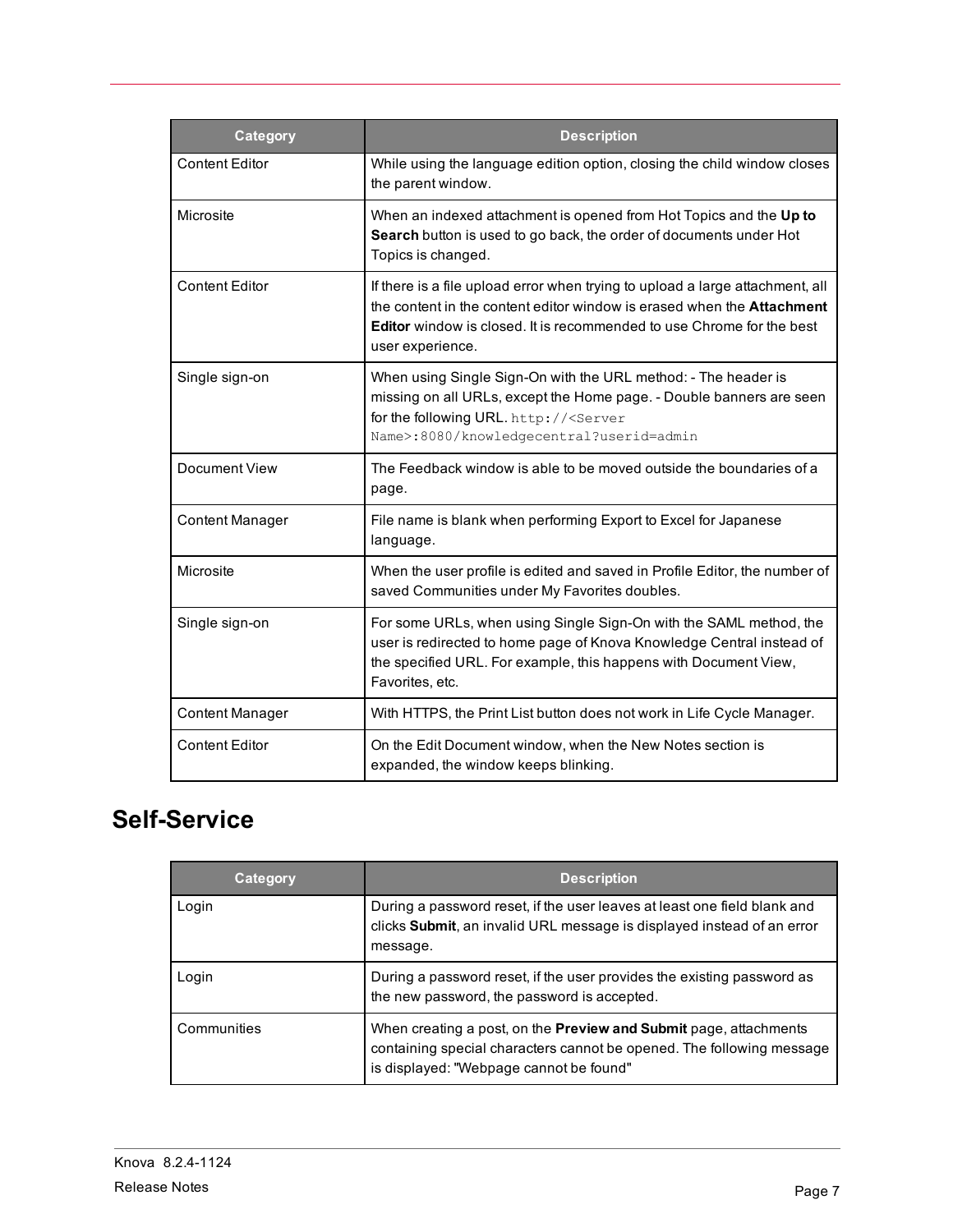| Category  | <b>Description</b>                                                                                                                                                                                             |
|-----------|----------------------------------------------------------------------------------------------------------------------------------------------------------------------------------------------------------------|
| Microsite | On Internet Explorer, the language of the current Microsite page in Self-<br>Service is applied as the Knova application's language after the user<br>logs out and logs in without closing the browser window. |

#### <span id="page-11-0"></span>**Platform**

| Category       | <b>Description</b>                                                                                                                                                                    |
|----------------|---------------------------------------------------------------------------------------------------------------------------------------------------------------------------------------|
| Not applicable | Spell check for Japanese is not functional.                                                                                                                                           |
| Not applicable | Unicode characters are not supported for document ID of KSM<br>documents and indexed attachments. If unicode characters are present,<br>the characters are converted to alphanumeric. |

#### <span id="page-11-1"></span>**Modified files**

The following files are changed in 8.2.4-1124. This list is provided in case you have made any configuration or customization changes.

| Location                                        | <b>File</b>           |  |
|-------------------------------------------------|-----------------------|--|
| \Knova\Software\Administrator\savedQueryManager | savedQueryManager.jsp |  |
| \Knova\Software\Platform\Server\Stylesheets     | AuthoringDefault.xls  |  |
| \Knova\Software\Platform\Server                 | Authoring.jar         |  |
| \Knova\Software\SelfService\WEB-INF\lib         | kss.jar               |  |
| \Knova\Software\Administrator\common            | forumapp template.jsp |  |
| \Knova\Software\KnowledgeCentral\common         | forumapp template.jsp |  |
| \Knova\Software\SelfService\common              | forumapp template.jsp |  |
| \Knova\Software\Administrator\WEB-INF\lib       | appscommon.jar        |  |
| \Knova\Software\KnowledgeCentral\WEB-INF\lib    | appscommon.jar        |  |
| \Knova\Software\SelfService\WEB-INF\lib         | appscommon.jar        |  |
| \Knova\Software\Administrator\WEB-INF\lib       | WidgetFramework.jar   |  |
| \Knova\Software\KnowledgeCentral\WEB-INF\lib    | WidgetFramework.jar   |  |
| \Knova\Software\SelfService\WEB-INF\lib         | WidgetFramework.jar   |  |
| \Knova\Software\KnowledgeCentral\WEB-INF\lib    | kcc.jar               |  |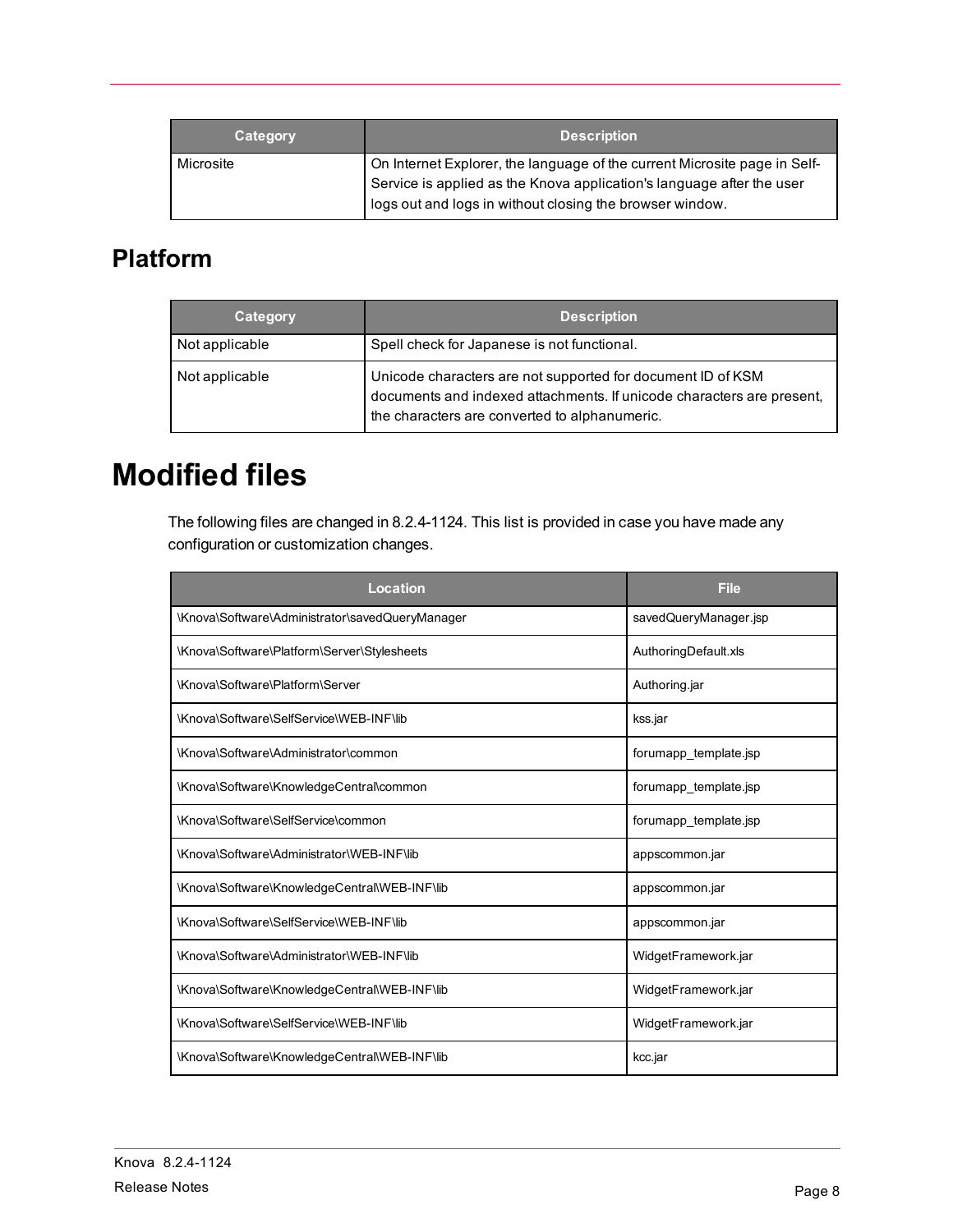| Location                                                                 | <b>File</b>               |  |
|--------------------------------------------------------------------------|---------------------------|--|
| \Knova\Software\Administrator\ckeditor                                   | config.js                 |  |
| \Knova\Software\KnowledgeCentral\ckeditor                                | config.js                 |  |
| \Knova\Software\SelfService\ckeditor                                     | config.js                 |  |
| \Knova\Software\Administrator\savedQueryManager                          | savedQueryDetails.jsp     |  |
| \Knova\Software\Administrator\WEB-INF\lib                                | admin.jar                 |  |
| \Knova\Software\Administrator\WEB-INF\lib                                | aos.jar                   |  |
| \Knova\Software\CommonTools\WEB-INF\lib                                  | aos.jar                   |  |
| \Knova\Software\KnowledgeCentral\WEB-INF\lib                             | aos.jar                   |  |
| \Knova\Software\Platform\Server Knova\Software\SelfService\WEB-INF\lib   | aos.jar                   |  |
| \Knova\Software\KnowledgeCentral                                         | DocVersionViewWindow.html |  |
| \Knova\Software\KnowledgeCentral\jslib                                   | docVersionView.js         |  |
| \Knova\Software\Install\accessories\wildfly-9.0.2\standalone\deployments | k-solr-0.0.1-SNAPSHOT.ear |  |
| \Knova\Software\KnowledgeCentral\mysupport                               | editsaveditems.jsp        |  |
| \Knova\Software\Platform\Server                                          | DocImportExport.jar       |  |
| \Knova\Software\KnowledgeCentral                                         | ContentEditor.html        |  |
| \Knova\Software\Platform\Server                                          | Forum.jar                 |  |
| \Knova\Software\Platform\Server                                          | importforumposts.bat      |  |
| \Knova\Software\Platform\Server                                          | CPRetriever.jar           |  |
| \Knova\Software\Platform\Server                                          | Kettle.exe                |  |
| \Knova\Software\Platform\Server                                          | Kettle.pdb                |  |
| \Knova\Software\Platform\Server                                          | Kettle.jar                |  |
| \Knova\Software\Platform\Server                                          | Ketll oader exe           |  |
| \Knova\Software\Platform\Server                                          | KetlLoader.pdb            |  |
| \Knova\Software\Platform\Server                                          | doveservices.dll          |  |
| \Knova\Software\Platform\Server                                          | doveservices.jar          |  |
| \Knova\Software\Platform\Server                                          | doveservices.pdb          |  |
| \Knova\Software\Platform\Server                                          | dove.dll                  |  |
| \Knova\Software\Platform\Server                                          | dove.jar                  |  |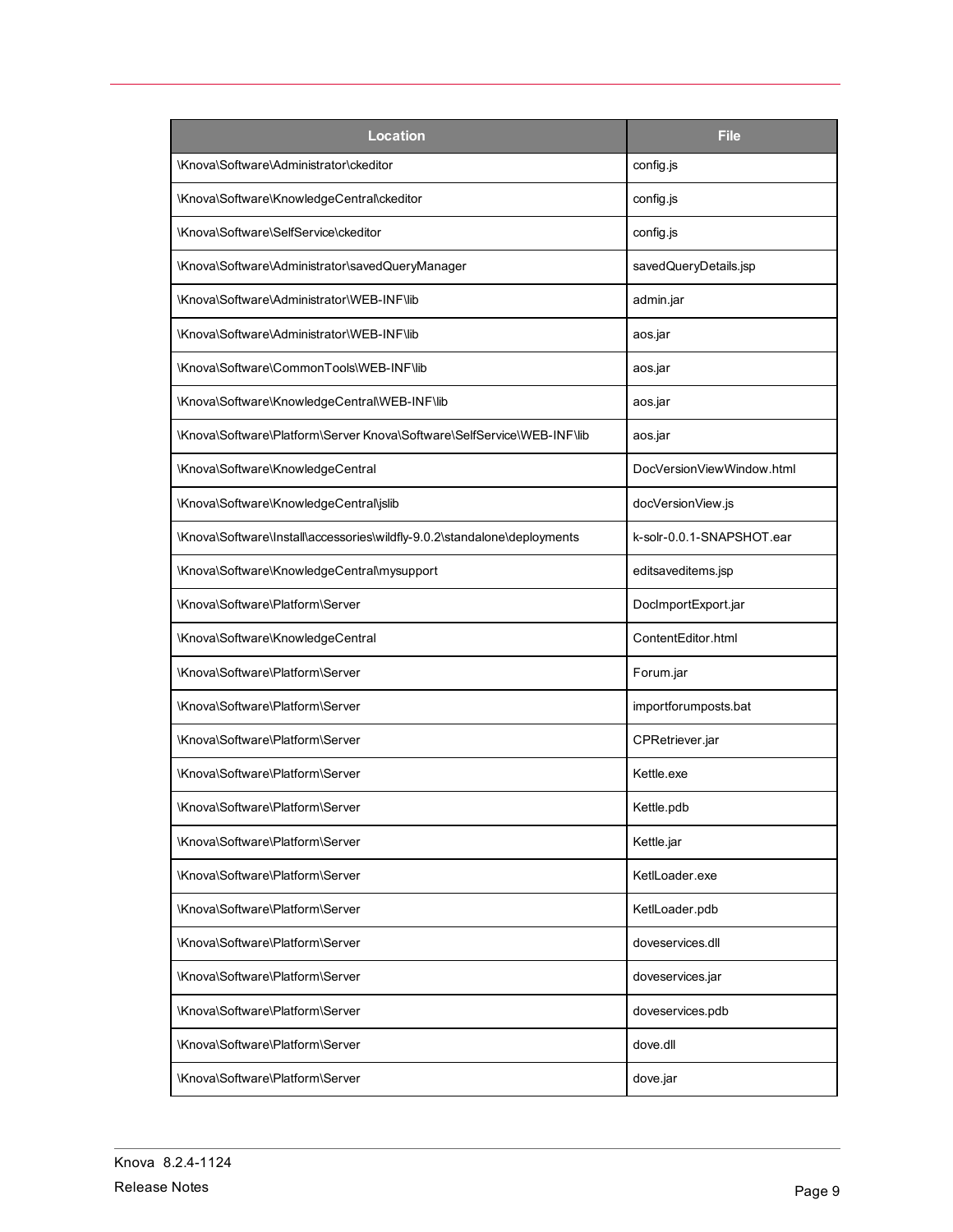| <b>Location</b>                          | <b>File</b>               |
|------------------------------------------|---------------------------|
| \Knova\Software\Platform\Server          | dove.pdb                  |
| \Knova\Software\Platform\Server          | genutil.dll               |
| \Knova\Software\Platform\Server          | genutil.pdb               |
| \Knova\Software\Platform\Server          | KDeployMgr.exe            |
| \Knova\Software\Platform\Server          | KDeployMgr.jar            |
| \Knova\Software\Platform\Server          | KDeployMgr.pdb            |
| \Knova\Software\Platform\Server          | KnovaServerMgmt.exe       |
| \Knova\Software\Platform\Server          | KnovaServerMgmt.pdb       |
| \Knova\Software\Platform\Server          | DbBridge-1.0-SNAPSHOT.jar |
| \Knova\Software\Platform\Server          | dbbridge.dll              |
| \Knova\Software\Platform\Server          | dbbridge.pdb              |
| \Knova\Software\Platform\Server          | dpbridge-1.0-SNAPSHOT.jar |
| \Knova\Software\Platform\Server          | dpbridge.dll              |
| \Knova\Software\Platform\Server          | dpbridge.pdb              |
| \Knova\Software\Reporting\QlikView       | script_export.qvs         |
| \Knova\Software\Reporting\QlikView       | Knova Analytics.qvw       |
| \Knova\Software\KnowledgeCentral\WEB-INF | web.xml                   |
| \Knova\Software\Platform\Server          | subscriptionengine.dll    |
| \Knova\Software\Platform\Server          | SubscriptionEngine.jar    |
| \Knova\Software\Platform\Server          | subscriptionengine.pdb    |
| \Knova\Software\Administrator\admin      | semm_poll_editor.jsp      |
| \Knova\Software\Administrator\WEB-INF    | web.xml                   |
| \Knova\Software\CommonTools\WEB-INF      | web.xml                   |
| \Knova\Software\KnowledgeCentral\WEB-INF | web.xml                   |
| \Knova\Software\SelfService\WEB-INF      | web.xml                   |
| \Knova\Software\Mobile\WEB-INF           | web.xml                   |
| \Knova\Software\KnowledgeCentral\jslib   | kap js                    |
| \Knova\Software\Platform\Server          | KSWLoggerService.jar      |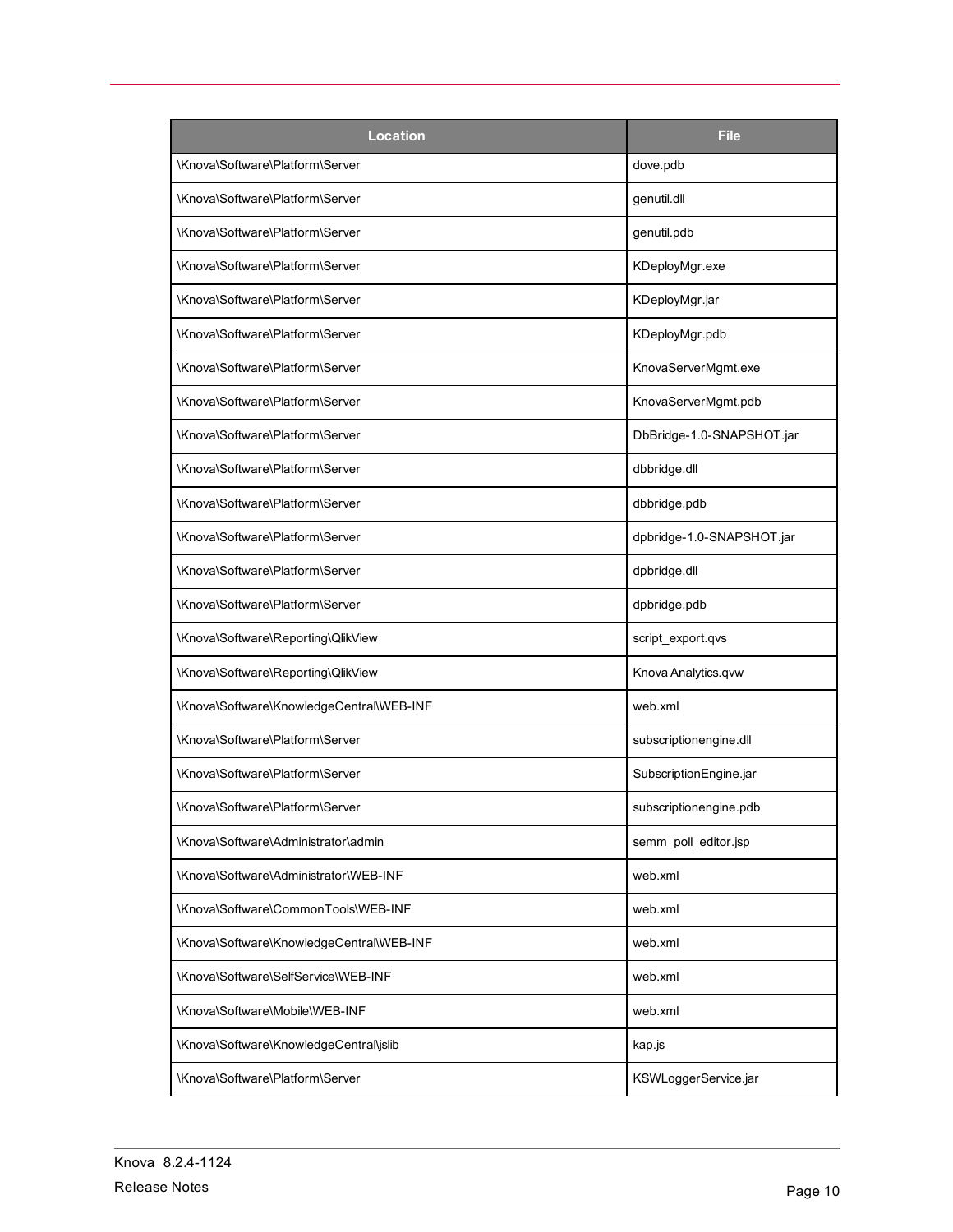| <b>Location</b>                                                                                | File                                    |
|------------------------------------------------------------------------------------------------|-----------------------------------------|
| \Knova\Software\Platform\Server                                                                | k-solr-ejbClient-0.0.1-<br>SNAPSHOT.jar |
| \Knova\Software\Administrator\admin\kss\resFlow                                                | interviewCreate.jsp                     |
| \Knova\Software\Administrator\jslib                                                            | resFlow process gui.js                  |
| \Knova\Software\Administrator\admin                                                            | customCalendar.jsp                      |
| \Knova\Software\Administrator\admin\kss                                                        | KSM Inbox.jsp                           |
| \Knova\Software\Administrator\admin\template                                                   | unifiedTemplateBuilder.jsp              |
| \Knova\Software\Platform\Server\3rdPartyLib\3rdPartyJars                                       | icu4j-68.2.jar                          |
| \Knova\Software\Platform\Server\3rdPartyLib\3rdPartyJars                                       | xstream-1.4.7.jar                       |
| \Knova\Software\Platform\Server\3rdPartyLib                                                    | 3rdPartyManifestJars.jar                |
| \Knova\Software\CommonTools\WEB-INF\lib                                                        | commontools.jar                         |
| \Knova\Software\CommonTools\WEB-<br>INF\classes\com\consona\ckm\foldermanager                  | FolderManager.gwt.xml                   |
| \Knova\Software\CommonTools\WEB-<br>INF\classes\com\consona\ckm\foldermanager\client\core\view | FolderManagerView.ui.xml                |
| \Knova\Software\CommonTools\WEB-<br>INF\classes\com\consona\ckm\foldermanager\client\core\view | FolderTreeView.ui.xml                   |
| \Knova\Software\CommonTools\WEB-<br>INF\classes\com\consona\ckm\mediamanager                   | MediaManager.gwt.xml                    |
| \Knova\Software\CommonTools\WEB-<br>INF\classes\com\consona\ckm\mediamanager\client            | MMResourceConstants.properties          |
| \Knova\Software\CommonTools\WEB-<br>INF\classes\com\consona\ckm\mediamanager\client\core\view  | ContentPaneView.ui.xml                  |
| \Knova\Software\CommonTools\WEB-<br>INF\classes\com\consona\ckm\mediamanager\client\core\view  | FolderPaneView.ui.xml                   |
| \Knova\Software\CommonTools\WEB-<br>INF\classes\com\consona\ckm\mediamanager\client\core\view  | MediaManagerView.ui.xml                 |
| \Knova\Software\CommonTools\WEB-<br>INF\classes\com\consona\ckm\mediamanager\client\core\view  | UploadFilesDialogView.ui.xml            |
| \Knova\Software\CommonTools\WEB-<br>INF\classes\com\consona\ckm\mediamanager\client\widget     | PaginationStatusBar.ui.xml              |
| \Knova\Software\CommonTools\WEB-INF\classes\resources                                          | application.properties                  |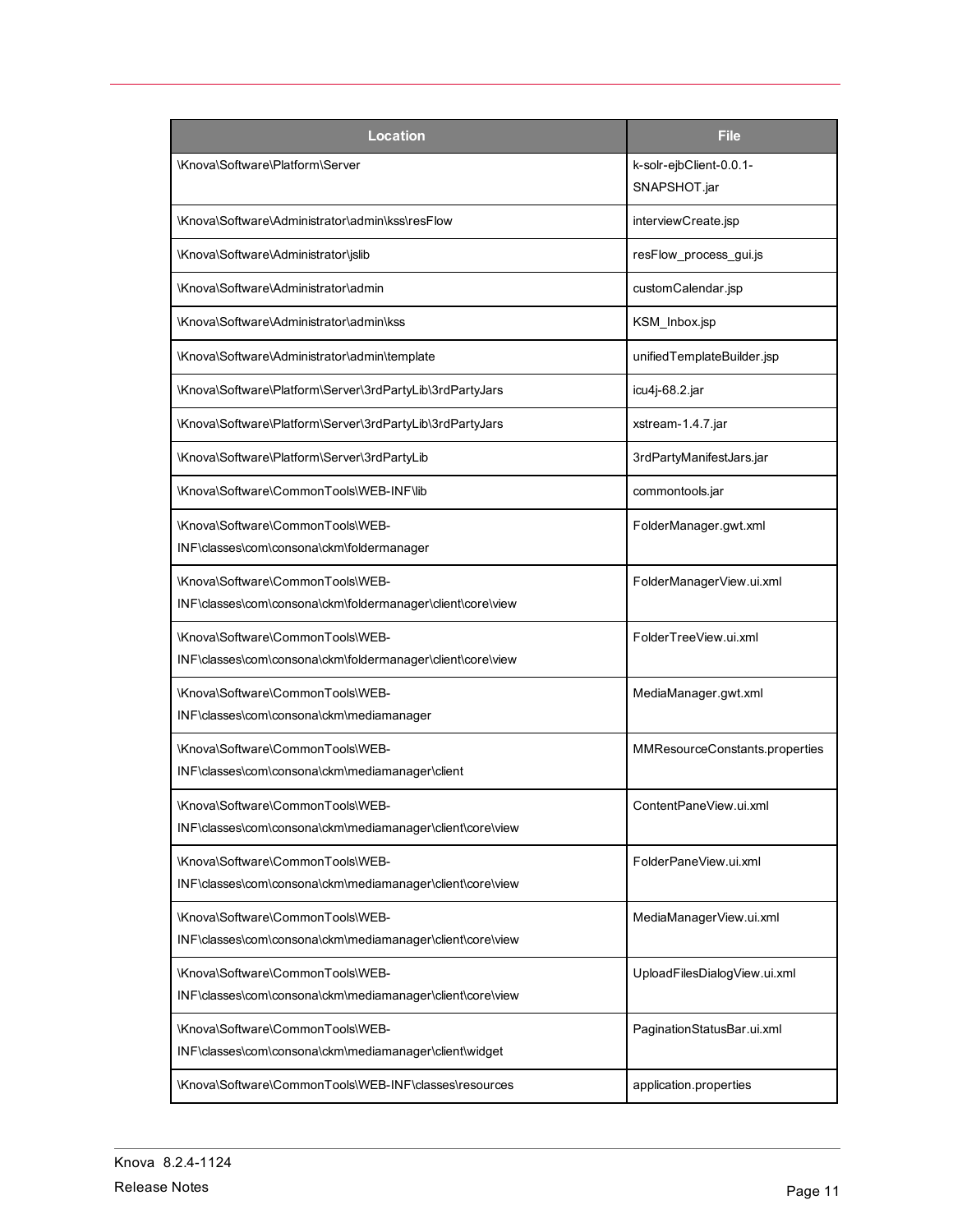# <span id="page-15-0"></span>**New files**

The following files are added in 8.2.4-1124. This list is provided in case you have made any configuration or customization changes.

| Location                        | <b>File</b>          |
|---------------------------------|----------------------|
| \Knova\Software\Platform\Server | build gwt ct.bat     |
| \Knova\Software\Platform\Server | build gwt ct all.bat |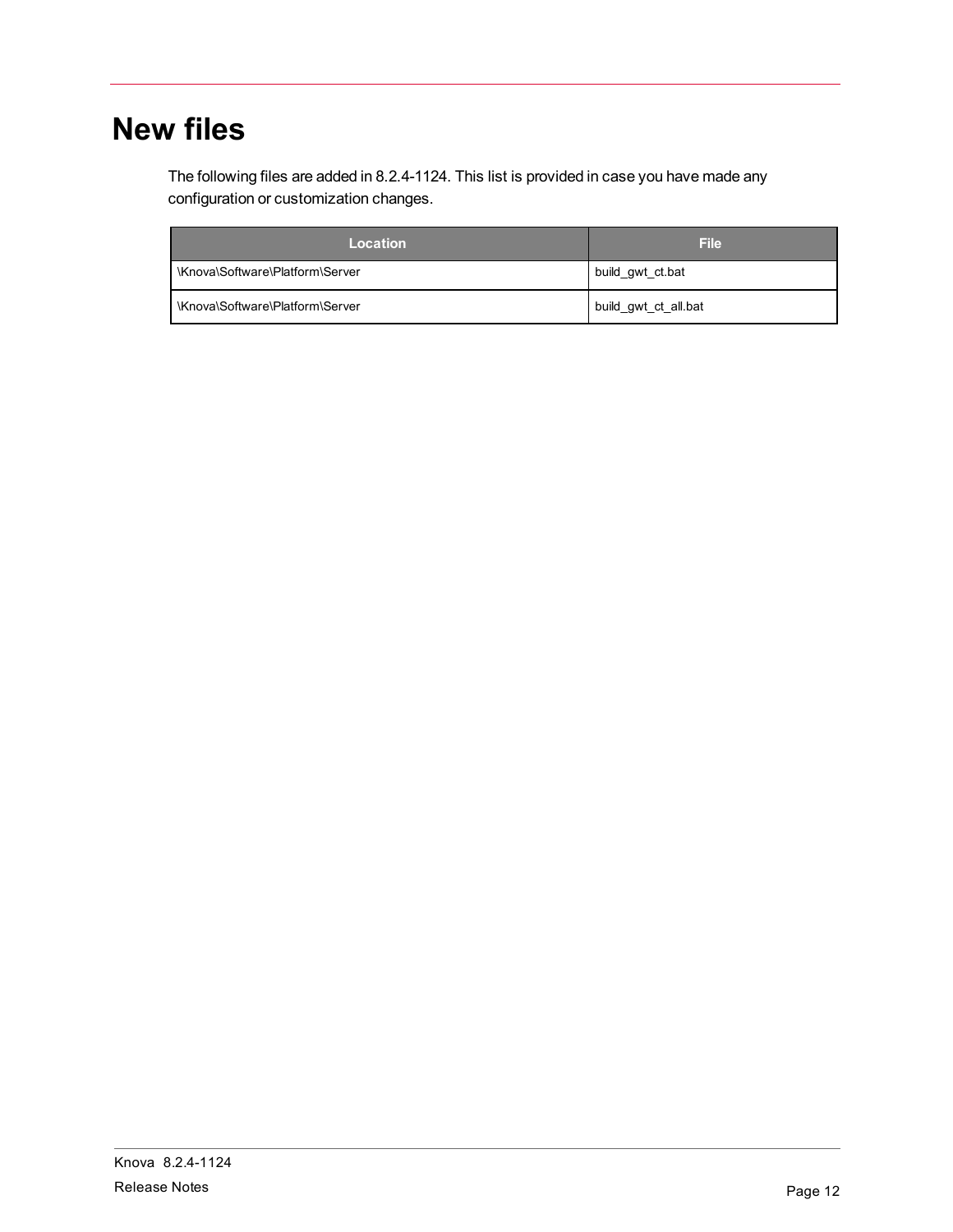## <span id="page-16-0"></span>**Folder Hierarchy**

The items in this software release package are available from the Knova FTP Server as follows:

#### **Root Directory**

Contains the following:

- <sup>l</sup> **Database Setup** folder
- **Documentation** folder
- **Application** folder
- <sup>l</sup> **ReadMe.html**

#### **Database Setup** folder

Contains AnalyticsDB and ApplicationDB folders. These folders contain the batch files and database scripts required for manually creating or updating Analytics database and manually creating or updating Knova Application database to version 8.2.4.

#### **Documentation** folder

Contains the following:

- Avolin\_Analytics\_Installation\_Guide.pdf
- Knova\_Administrator's\_Guide\_8.2.4.pdf
- Knova Analytics\_Guide\_8.2.4.pdf
- Knova\_Communities\_Moderator's\_Guide\_8.2.4.pdf
- Knova\_Data\_Dictionary\_8.2.4.pdf
- Knova\_Installation\_Guide\_8.2.4.pdf
- Knova\_System\_Integration\_Guide\_8.2.4.pdf
- Knova\_System\_Performance\_Guide\_8.2.4.pdf
- Knova\_Knowledge\_Central\_User's\_Guide\_8.2.4.pdf
- Knova\_Release\_Notes\_8.2.4.5.pdf
- Knova\_Self-Service\_User's\_Guide\_8.2.4.pdf
- Knova\_System\_Requirements\_8.2.4.pdf
- Knova\_Web\_Designer's\_Guide\_8.2.4.pdf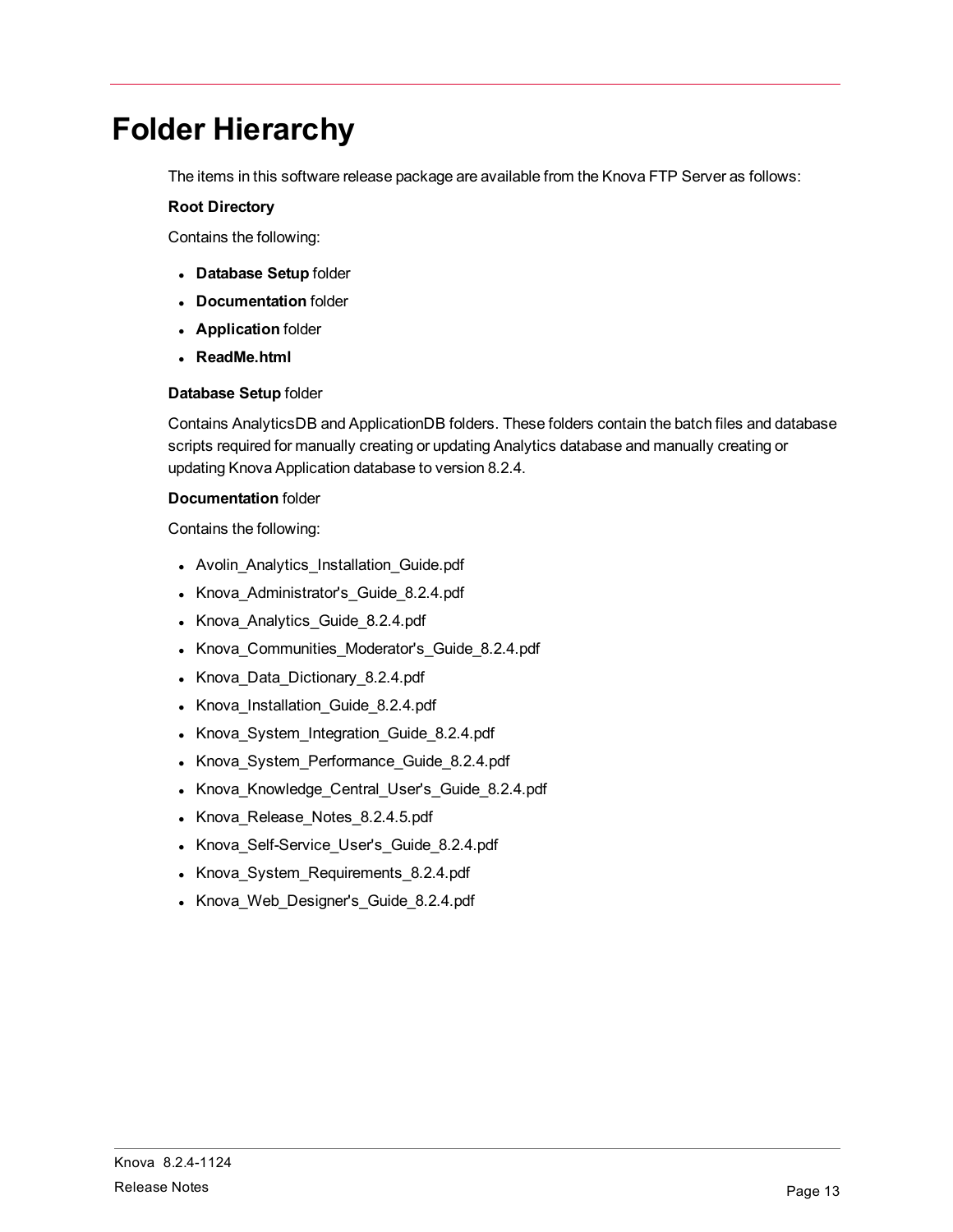#### **Application** folder

Contains the setup.exe to upgrade Knova from 8.2.1 to 8.2.4.

## <span id="page-17-0"></span>**Notes**

- This version also contains all fixes previously released for v8.2.4
- This patch requires a JDK upgrade to version 1.8.0 u281. Take a look at [Installation](#page-18-0) [Instructions](#page-18-0).
- This patch requires the content editor file upload feature to be updated. Take a look at Installation [Instructions](#page-18-0).
- Post deployment of v8.2.4-1124, all custom stylesheets should include the changes.
- Re-contribution of all documents is needed to apply new stylesheet.
- Users should make sure that Internet Explorer should be configured to let IE decide how pop-ups should open (Open Internet Options | Click on Tabs button | Select "Let Internet Explorer decide..." in When a pop-up is encountered section)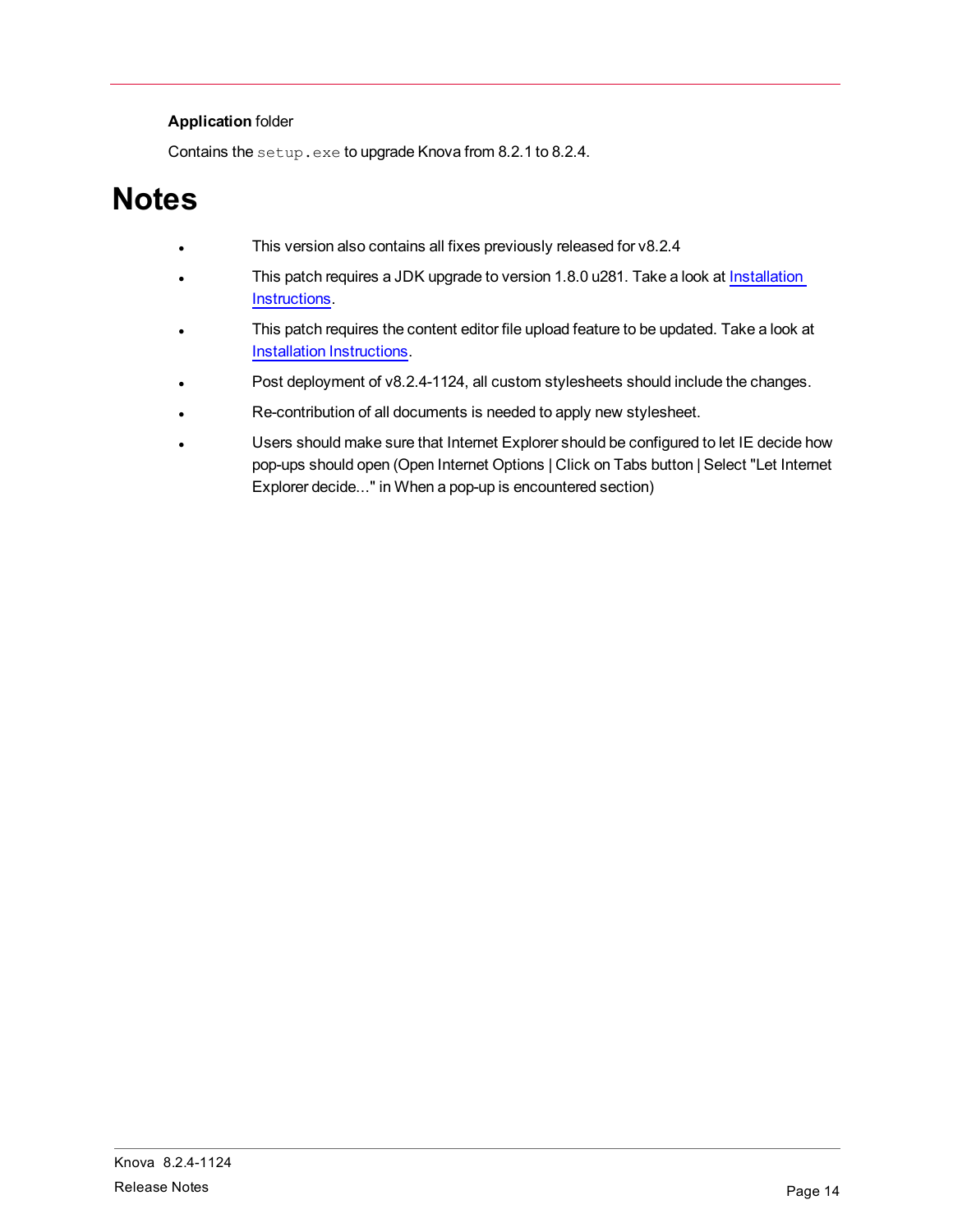#### <span id="page-18-0"></span>**Installation instructions**

This section gives information about JDK update and rebuilding Common Tools.

#### <span id="page-18-1"></span>**JDK8 Update**

In order to mitigate some vulnerabilities reported for the Java version in use by Knova (JDK8 u131), it is mandatory to update the Java JDK version to JDK8 u281.

1. Perform a backup of the Knova's Java folders located here:

```
<KnovaInstallationFolder>\Software\Install\accessories\Java32
<KnovaInstallationFolder>\Software\Install\accessories\Java64
```
- 2. Download and extract the Knova jdk8u281 update.zip file.
- 3. Stop all Knova services. To do that, open the Command Prompt and execute:

```
cd <KnovaInstallationFolder>\Software\Platform\Server\StartStopAll
stopAll.bat
```
- 4. Manually stop Knova Solr service from Windows Services window.
- 5. Delete Knova's Java folders.
- 6. Replace the Knova's Java folders with the ones inside the zip file.
- 7. Manually start Knova Solr service from Windows Services window.
- 8. Start all Knova services. Open the Command Prompt and execute:

```
cd <KnovaInstallationFolder>\Software\Platform\Server\StartStopAll
startAll.bat
```
#### <span id="page-18-2"></span>**Common Tools Rebuild Instructions**

Due to the end of life stage of Adobe Flash player, the content editor file uploader was replaced. After the Knova update, you should perform the steps below.

1. Open the Command Prompt and execute:

```
cd <KnovaInstallationFolder>\Software\Platform\Server
```
build\_gwt\_ct\_all.bat

It should take a few minutes to complete the operations.

Clear the browser cache to make sure the new upload feature is loaded properly.